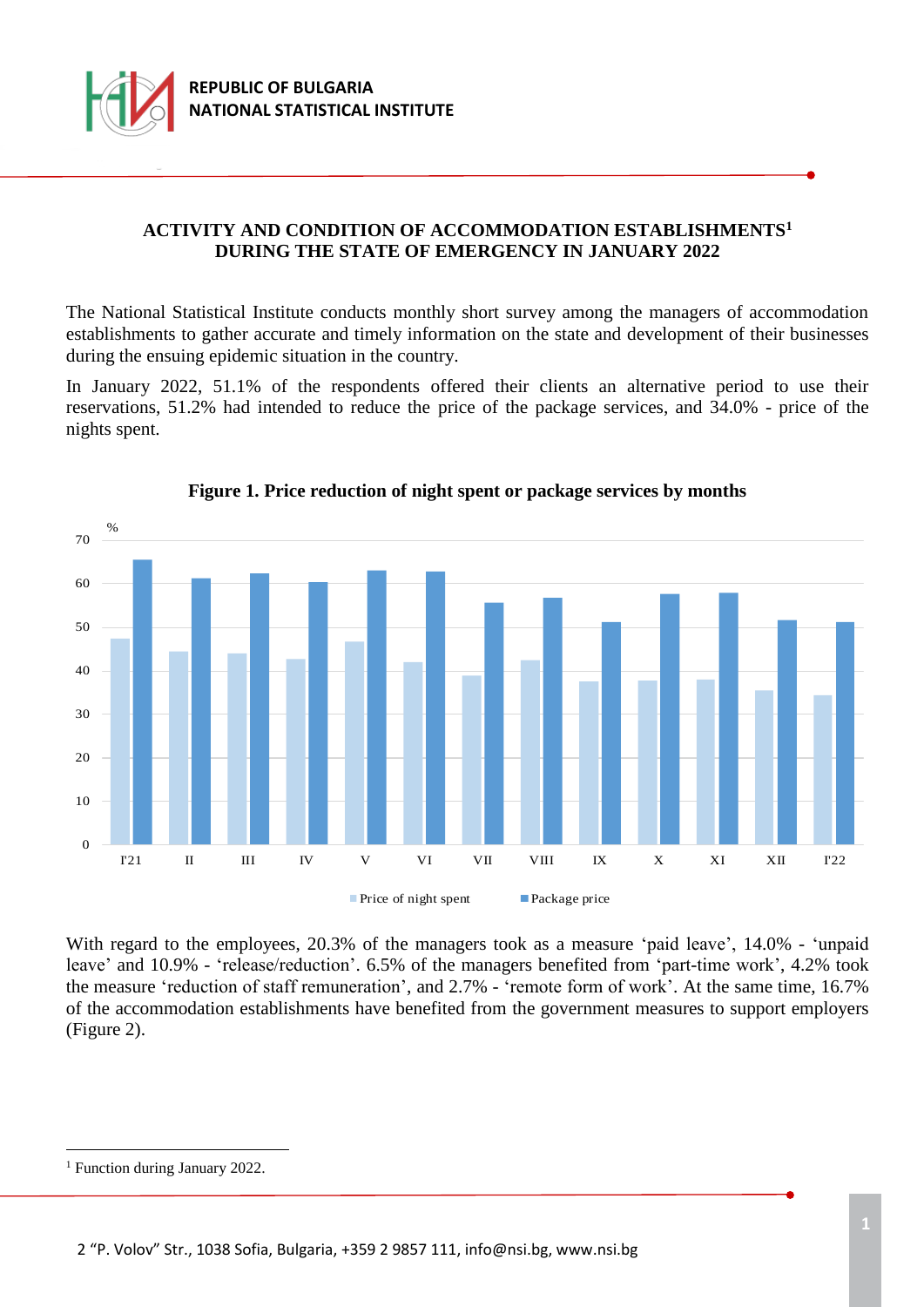



**Figure 2. Actions taken towards the available staff by months**

A decrease of revenues from their activity in January 2022 compared to the previous month was reported by 49.7% of the surveyed managers, at 42.4%, there was no change, and 7.5% registered an increase.



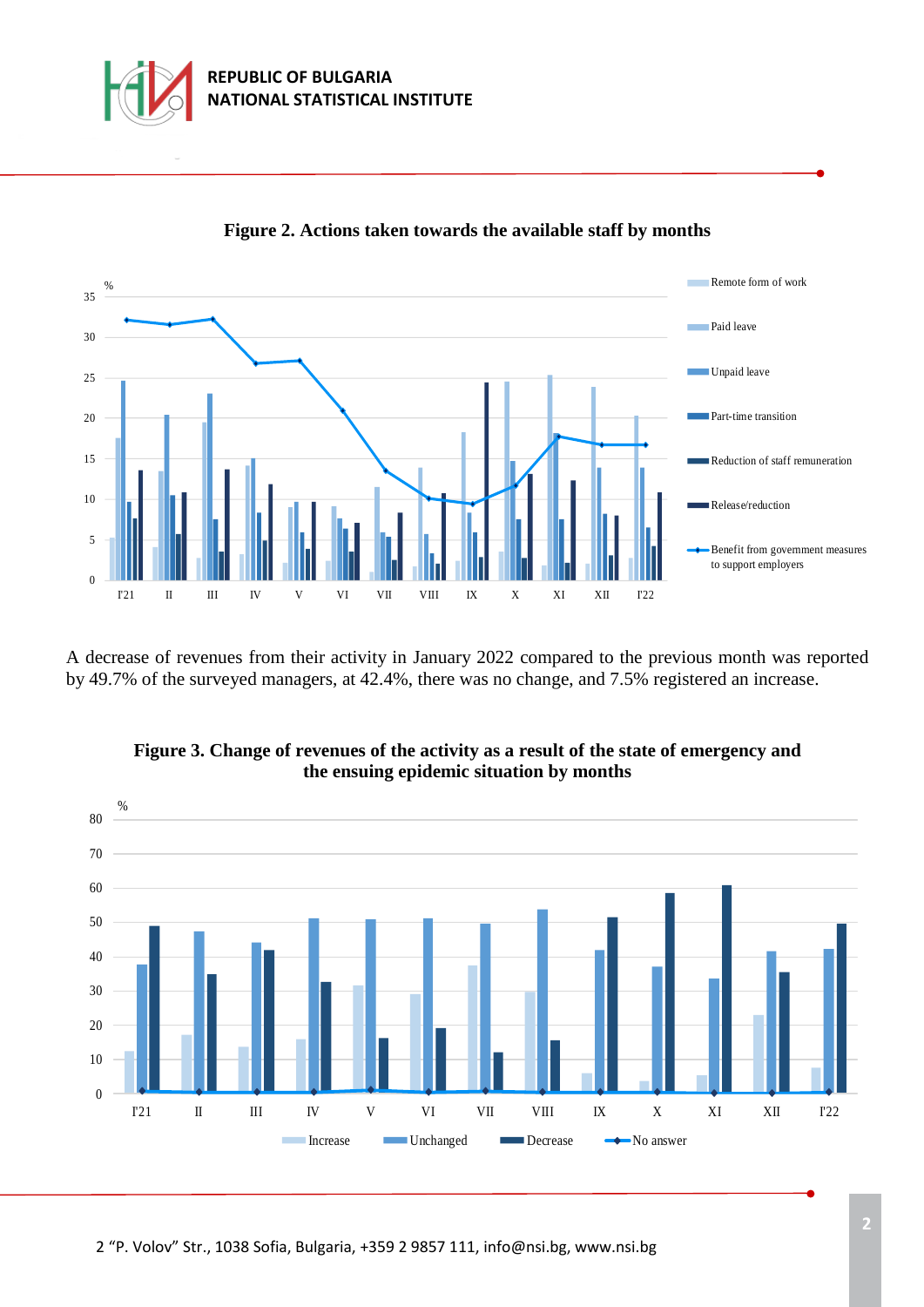

In the following month, 45.9% of the managers predict that they will be able to serve 'Up to 50%' of the expenditures of own account activity, 29.2% - that they will succeed 'Up to 100%', and 24.9% of respondents indicate that they will not be able to handle them on their own.



## **Figure 4. Opportunity to serve the cost of the activity with your own funds in short-term (one month) by month**

As regards to their future activity in the short-term, 52.8% of the managers plan to continue their current activity, 31.3% - to continue their activities with reduced volume, 13.0% foresee to suspend activity temporary, and 1.9% predict to discontinue it (Figure 5).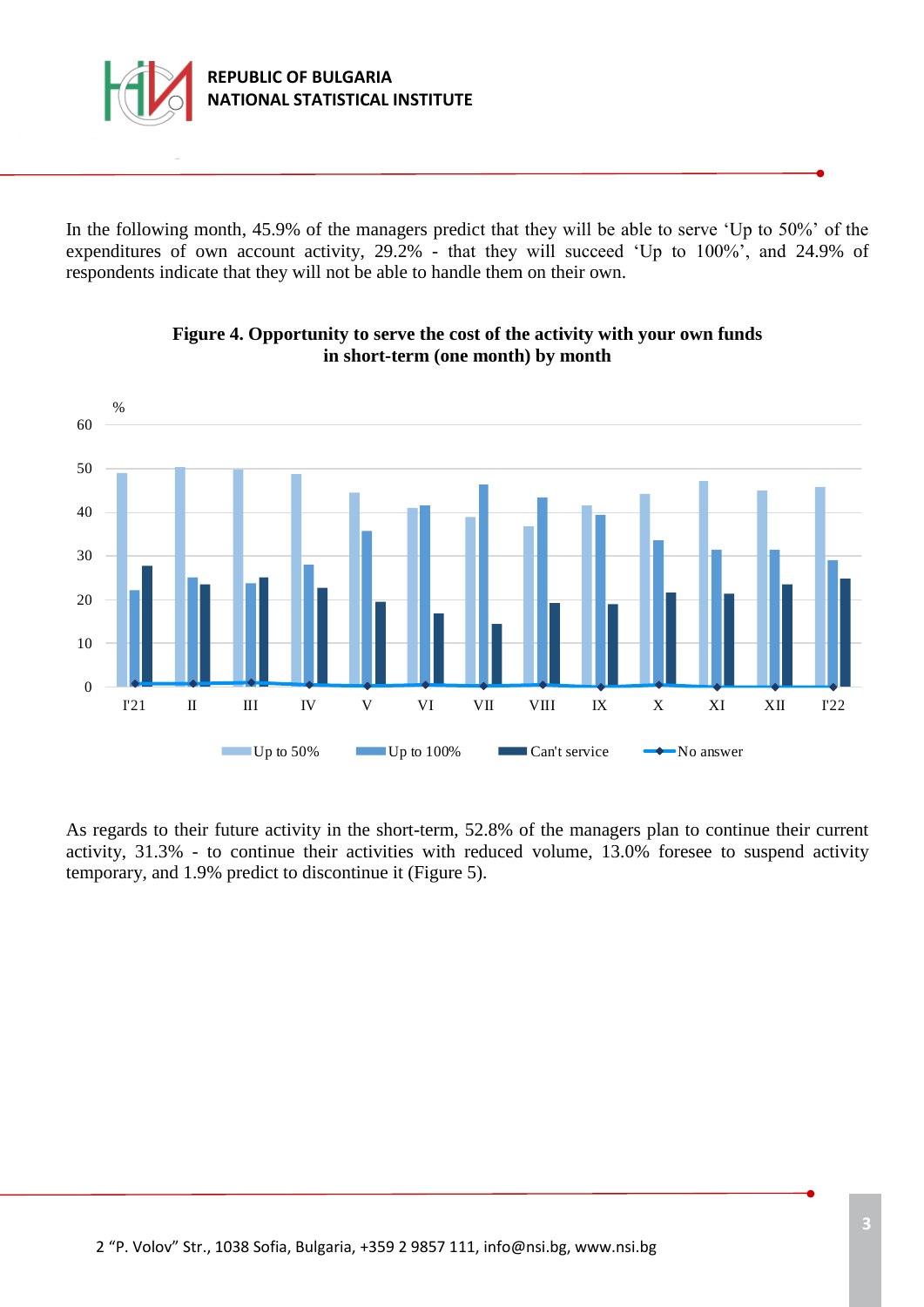



**Figure 5. Expectations for the future of the accommodation establishment in short-term (one month) by months**